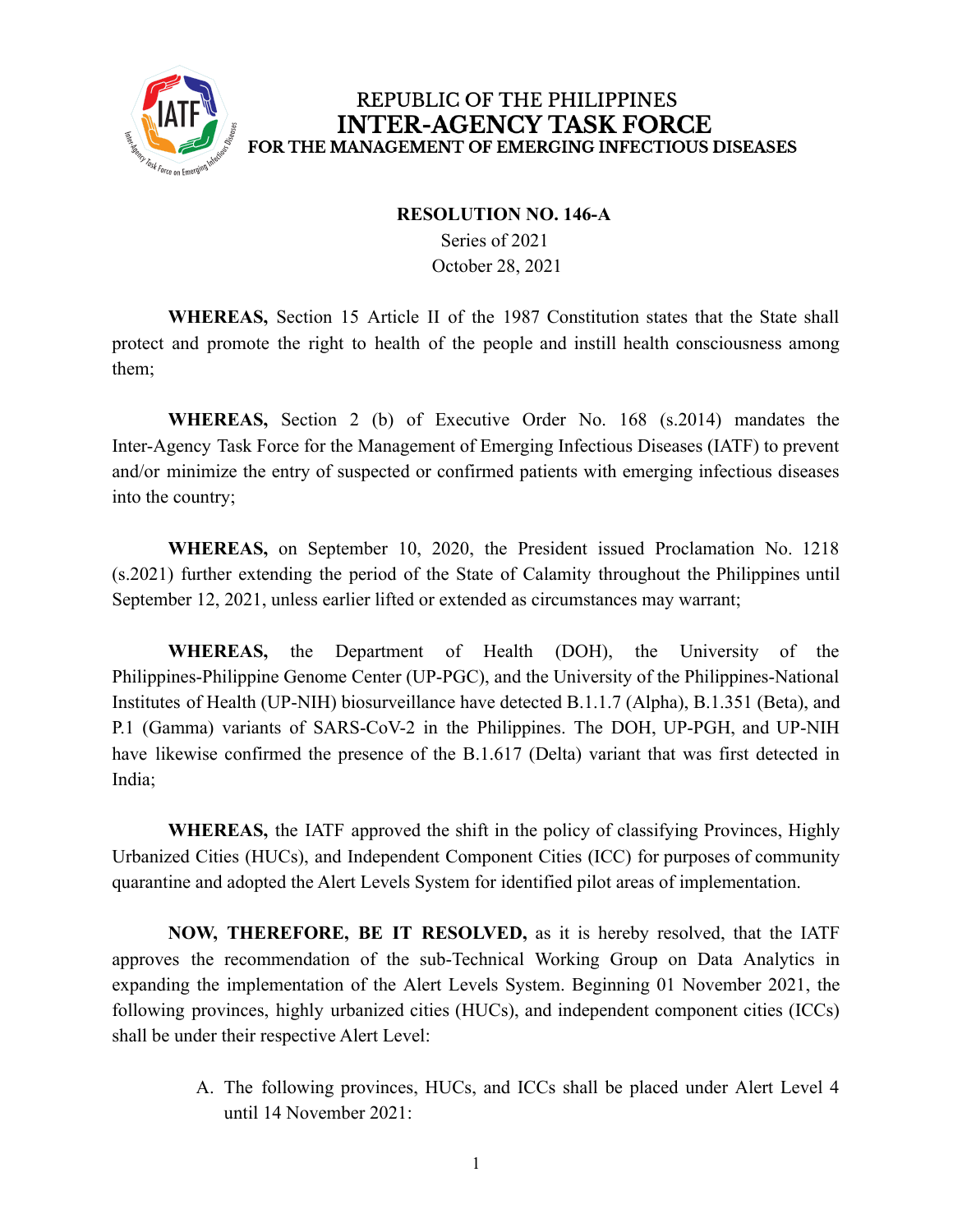

- 1.Region III: Aurora; 2.Region VI: Bacolod City; 3.Region VII: Negros Oriental; and 4.Region XI: Davao Occidental.
- B. The following provinces, HUCs, and ICCs shall be placed under Alert Level 3 until 14 November 2021:
	- 1.Cordillera Administrative Region: Baguio City\* 2.Region III: Bataan; 3.National Capital Region; 4.Region IV-A: Cavite, Laguna, Rizal; 5.Region VI: Iloilo City; 6.Region VII: Siquijor; 7.Region X: Lanao del Norte; and 8.Region XI: Davao City and Davao del Norte.

*\*Included as an area for special monitoring*

- C. The following provinces, HUCs, and ICCs shall be placed under Alert Level 2 until 14 November 2021:
	- 1.Region III: Angeles City, Bulacan, Nueva Ecija, Olongapo City, Pampanga, Tarlac,
	- 2.Region IV-A: Batangas, Quezon Province, and Lucena City;
	- 3.Region VI: Aklan, Antique, Capiz, Guimaras, Iloilo, Negros Occidental;
	- 4.Region VII: Bohol, Cebu City, Lapu-lapu City, Mandaue City, Cebu Province;
	- 5.Region X: Bukidnon, Cagayan de Oro City, Camiguin, Iligan City, Misamis Occidental, and Misamis Oriental; and
	- 6.Region XI: Davao de Oro, Davao del Sur, and Davao Oriental.

**RESOLVED FURTHER,** that to ensure sufficient safeguards are in place when provinces, highly urbanized cities, and independent component cities are de-escalated to Alert Level 1, the following metrics must be achieved: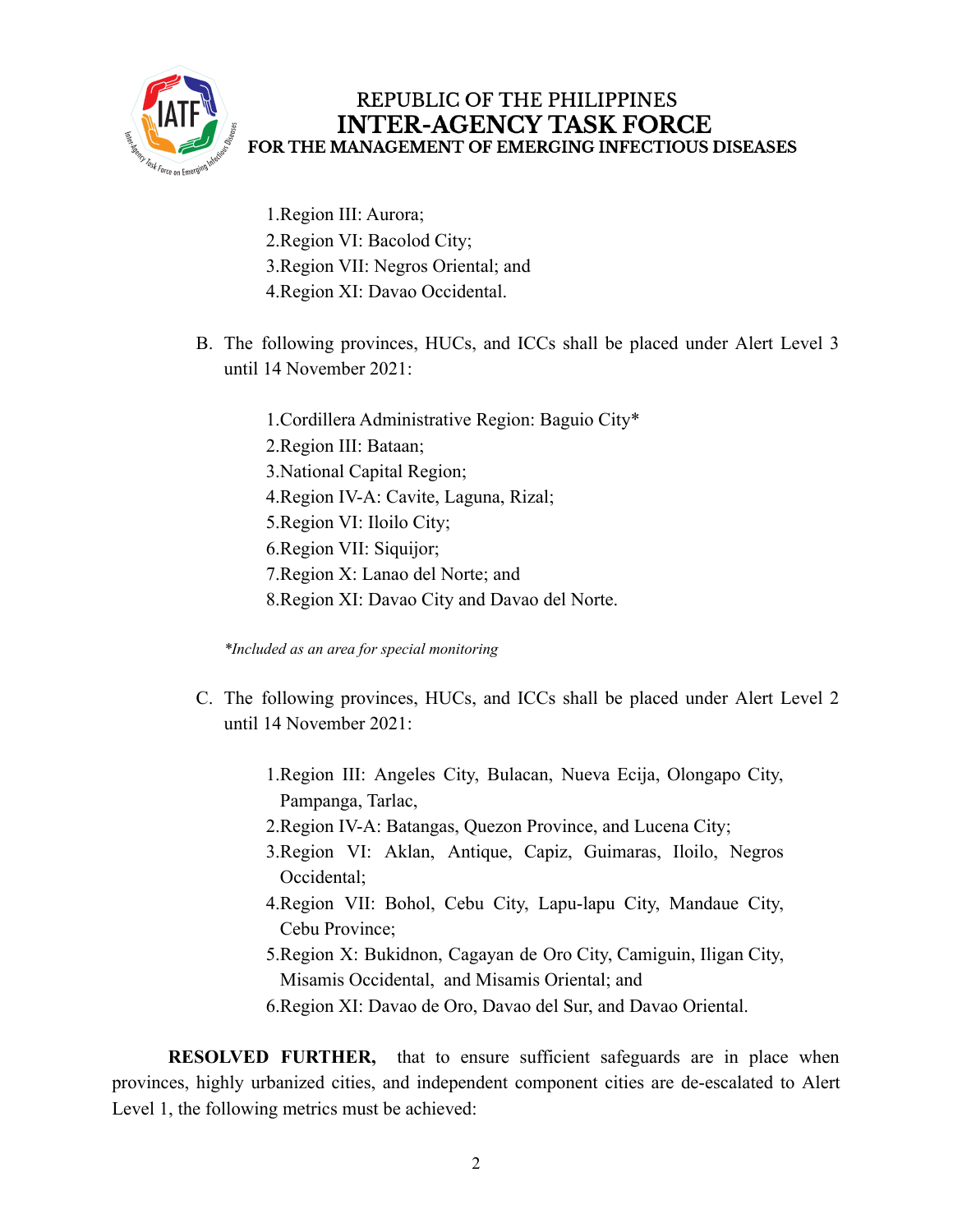

- A. Full vaccination coverage of at least seventy percent (70%) each of their eligible population, Priority Group A2, and Priority Group A3; and
- B. A target number of establishments identifiable as under the principles of 3C's (Closed, Crowded, and Close Contact) within their respective local government units (LGUs) should be awarded Safety Seal Certification under the Safety Seal Certification Program. Target number shall be that as may be jointly determined by the Department of Labor and Employment, the Department of Trade and Industry, the Department of the Interior and Local Government, the Department of Tourism, and the Department of Health.

**RESOLVED FURTHER STILL,** that upon the recommendations of the Screening and Validation Committee, the IATF approves the following risk-level classifications of Provinces, HUCs, and ICCs beginning 1 November 2021:

- A. The following provinces, HUCs, and ICCs shall be placed under Modified General Community Quarantine (MGCQ) until 30 November 2021, without prejudice to their reclassification as may be warranted and the declaration of localized Enhanced Community Quarantine in critical areas:
	- 1.For Luzon:
		- a. La Union;
		- b. Region I Ilocos Norte and Pangasinan;
		- c. Region IV-B: Marinduque andRomblon; and
		- d. Region V Camarines Sur, Masbate, and Sorsogon.
	- 2.For the Visayas:
		- a. Region VIII Biliran, Leyte, Southern Leyte, Eastern Samar, Northern Samar, Western Samar, and Ormoc City.
	- 3.For Mindanao:
		- a. Sultan Kudarat
		- b. Bangsamoro Autonomous Region in Muslim Mindanao (BARMM) - Basilan, Isabela City, Maguindanao, Sulu and Tawi-Tawi.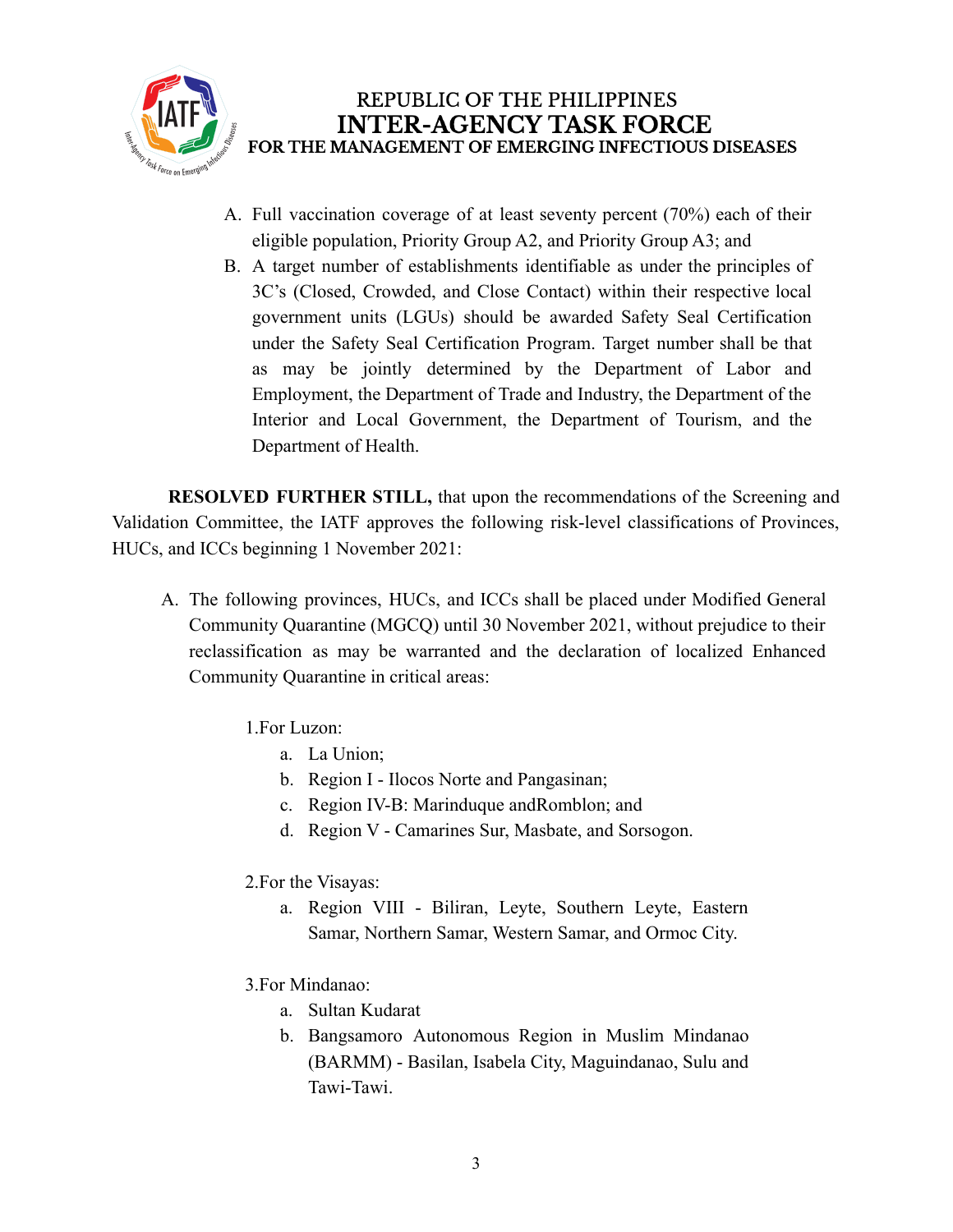

- B. The following provinces, HUCs, and ICCs shall be placed under General Community Quarantine (GCQ) until 30 November 2021, without prejudice to their reclassification as may be warranted and the declaration of localized Enhanced Community Quarantine in critical areas:
	- 1.For Luzon:
		- a. Cordillera Administrative Region: Ifugao, Benguet, Apayao, and Kalinga;
		- b. Region I: Ilocos Sur and Dagupan City;
		- c. Batanes;
		- d. Region IV-B: Occidental Mindoro, Oriental Mindoro, Puerto Princesa, and Palawan; and
		- e. Region V: Albay, Naga City, and Camarines Norte.

2.For Visayas: Tacloban City.

- 3.For Mindanao:
	- a. Region IX: Zamboanga Sibugay, Zamboanga del Norte, and Zamboanga del Sur;
	- b. Region XII: Gen. Santos City, Sarangani, North Cotabato, and South Cotabato;
	- c. Region XIII (CARAGA): Agusan Del Norte, Agusan del Sur, Surigao Del Norte, Surigao del Sur, Butuan City and Dinagat Islands; and
	- d. Bangsamoro Autonomous Region in Muslim Mindanao (BARMM): Cotabato City, and Lanao Del Sur.
- C. The following provinces, HUCs, and ICCs shall be placed under Modified Enhanced Community Quarantine (MECQ) until 15 November 2021, without prejudice to their reclassification as may be warranted and the declaration of localized Enhanced Community Quarantine in critical areas:
	- 1. For Luzon: Mountain Province and Catanduanes; and
	- 2. For Mindanao: Zamboanga City.
- D. The following provinces, HUCs, and ICCs shall be placed under General Community Quarantine (GCQ) with heightened restrictions until 30 November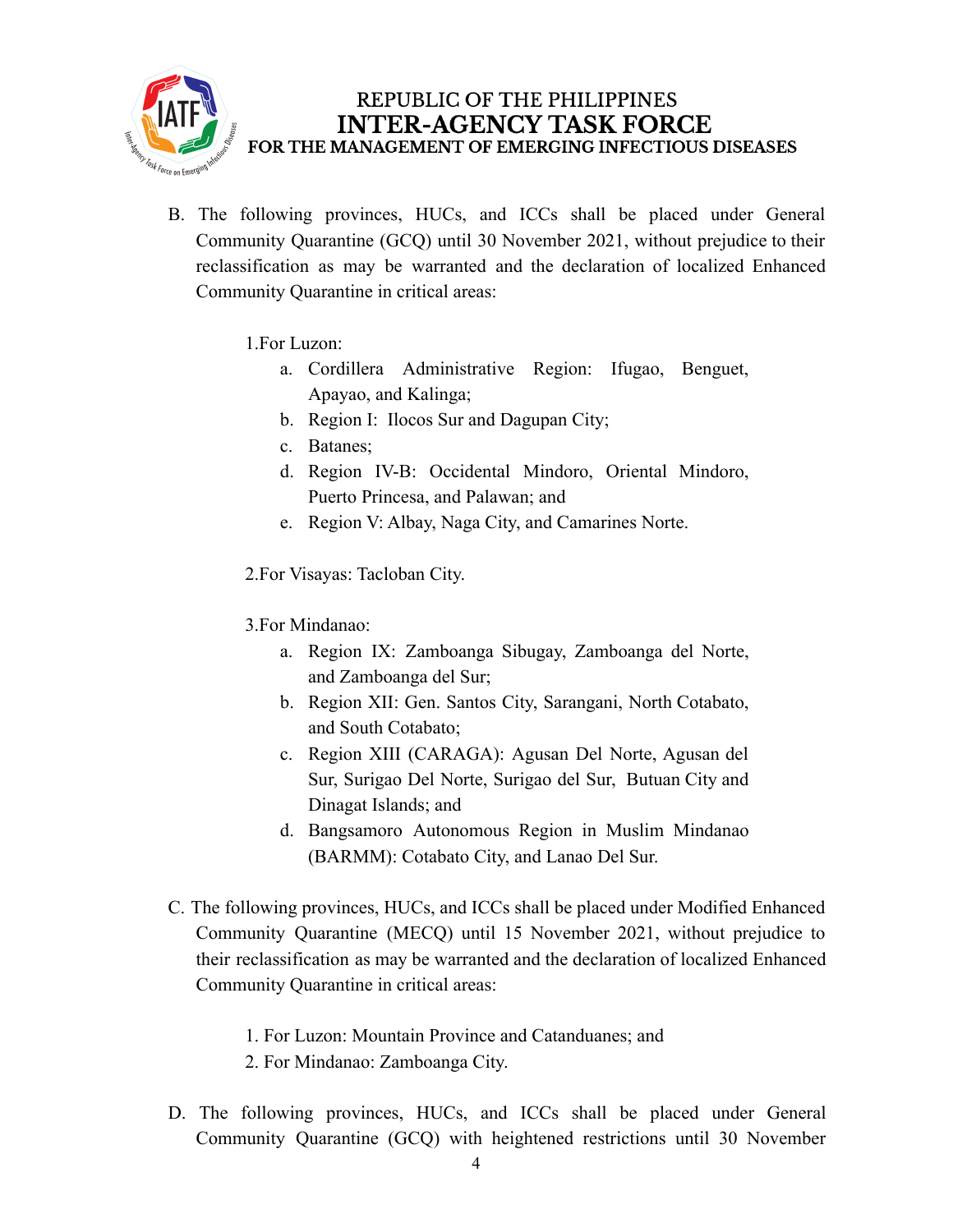

2021, without prejudice to their reclassification as may be warranted and the declaration of localized Enhanced Community Quarantine in critical areas:

- 1. For Luzon:
	- a. Abra,
	- b. Region II: Cagayan, Isabela, City of Santiago, Nueva Vizcaya, and Quirino.

The provinces, HUCs, and ICCs in the preceding paragraph shall observe and implement the following heightened restrictions:

- 1. Food preparation establishments such as commissaries, restaurants, and eateries may operate with their indoor dine-in services at the venue or seating capacity of twenty percent (20%), and with their *al fresco* or outdoor dine-in services at the venue or seating capacity of fifty percent  $(50\%)$ .
- 2. Personal care services, such as beauty salons, beauty parlors, barbershops, and nail spas, may operate up to thirty percent (30%) of venue or seating capacity. For this purpose, these establishments shall only provide services that can accommodate the wearing of face masks at all times by patrons/clients and service providers;
- 3. Meetings, Incentives, Conventions, and Exhibitions (MICE) events and social events in venue establishments shall not be allowed;
- 4. Outdoor tourist attractions, as may be defined by the Department of Tourism (DOT), shall remain to be allowed at thirty percent (30%) venue capacity with strict adherence to minimum public health standards;
- 5. Under the Safety Seal Certification Program, business establishments awarded Safety Seal Certifications shall be allowed to operate at an additional ten percentage (10%) points beyond the prescribed on-site capacity or venue/seating capacity, whichever is applicable;
- 6. Indoor sports courts and venues and indoor tourist attractions shall not be allowed to operate;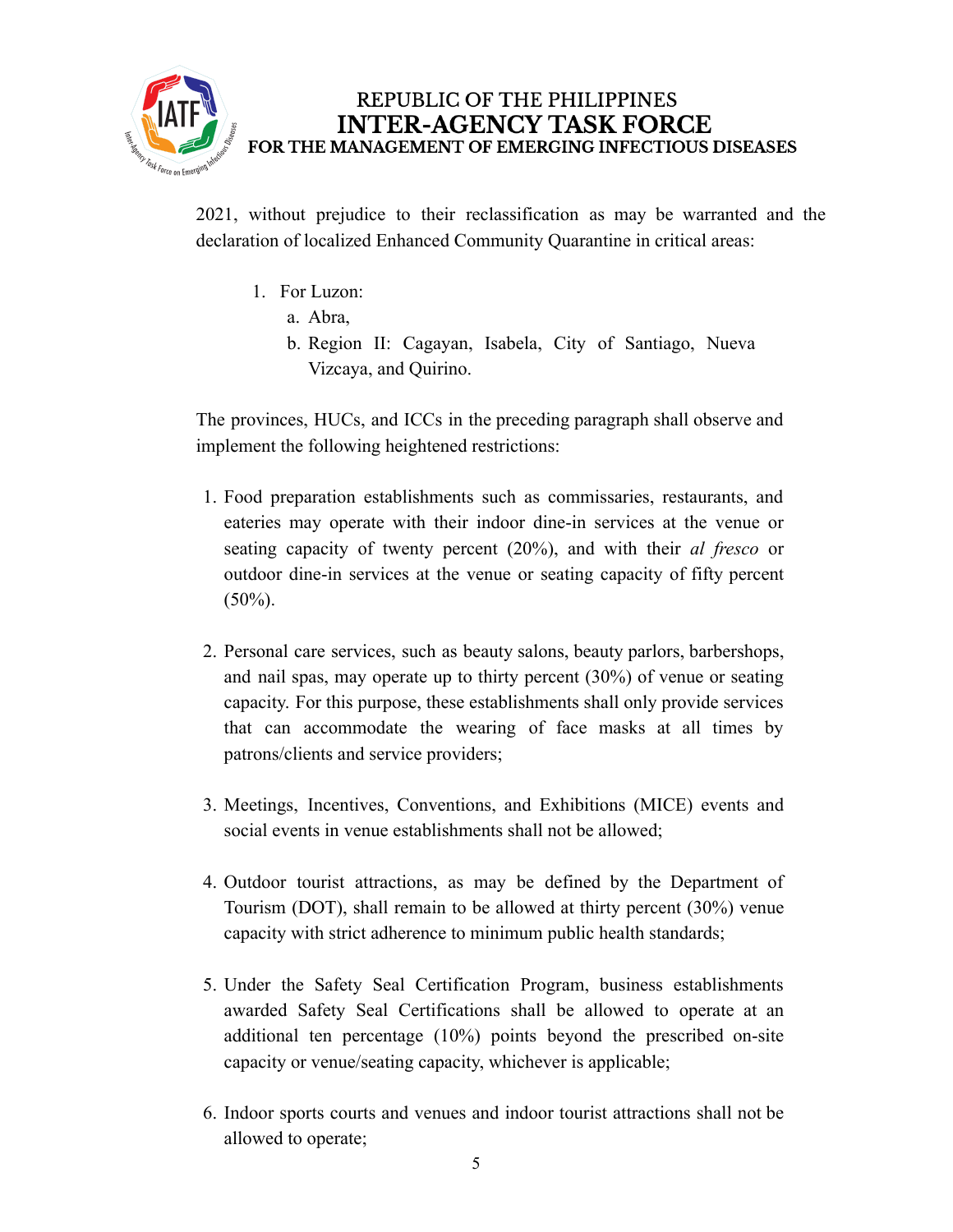

- 7. Specialized markets of the DOT such as *Staycations* without age restrictions shall remain to be allowed at such capacities, protocols, and restrictions as may be imposed by the DOT;
- 8. Interzonal travel shall be allowed subject to restrictions of the LGU of destination. Point-to-Point travel to areas under General Community Quarantine and Modified General Community Quarantine shall be allowed without age restrictions subject to an RT-PCR test-before-travel requirement for those below eighteen years old (18 yo) and above sixty-five (65), and other protocols and restrictions as may be imposed by the DOT and the LGU of destination;
- 9. Religious gatherings shall be allowed up to ten percent (10%) of the venue capacity. Provided that, there is no objection from the LGU where the religious gathering may take place. Provided, further, that the LGU may increase the allowable venue capacity up to thirty percent (30%). The religious denominations should strictly observe their submitted protocols and the minimum public health standards.

Gatherings for necrological services, wakes, inurnment, funerals for those who died of causes other than COVID-19 and for the cremains of those who died due to COVID-19 shall be allowed, provided that the same shall be limited to immediate family members, upon satisfactory proof of their relationship with the deceased and with full compliance with the prescribed minimum public health standards for the duration of the activity; and

10. Other provisions of the Omnibus Guidelines on the Implementation of Community Quarantine in the Philippines, as amended, not affected by the foregoing shall continue to be in effect including those on interzonal travel into and out of the aforementioned areas and the operation of public transportation. The use of active transportation shall likewise be promoted.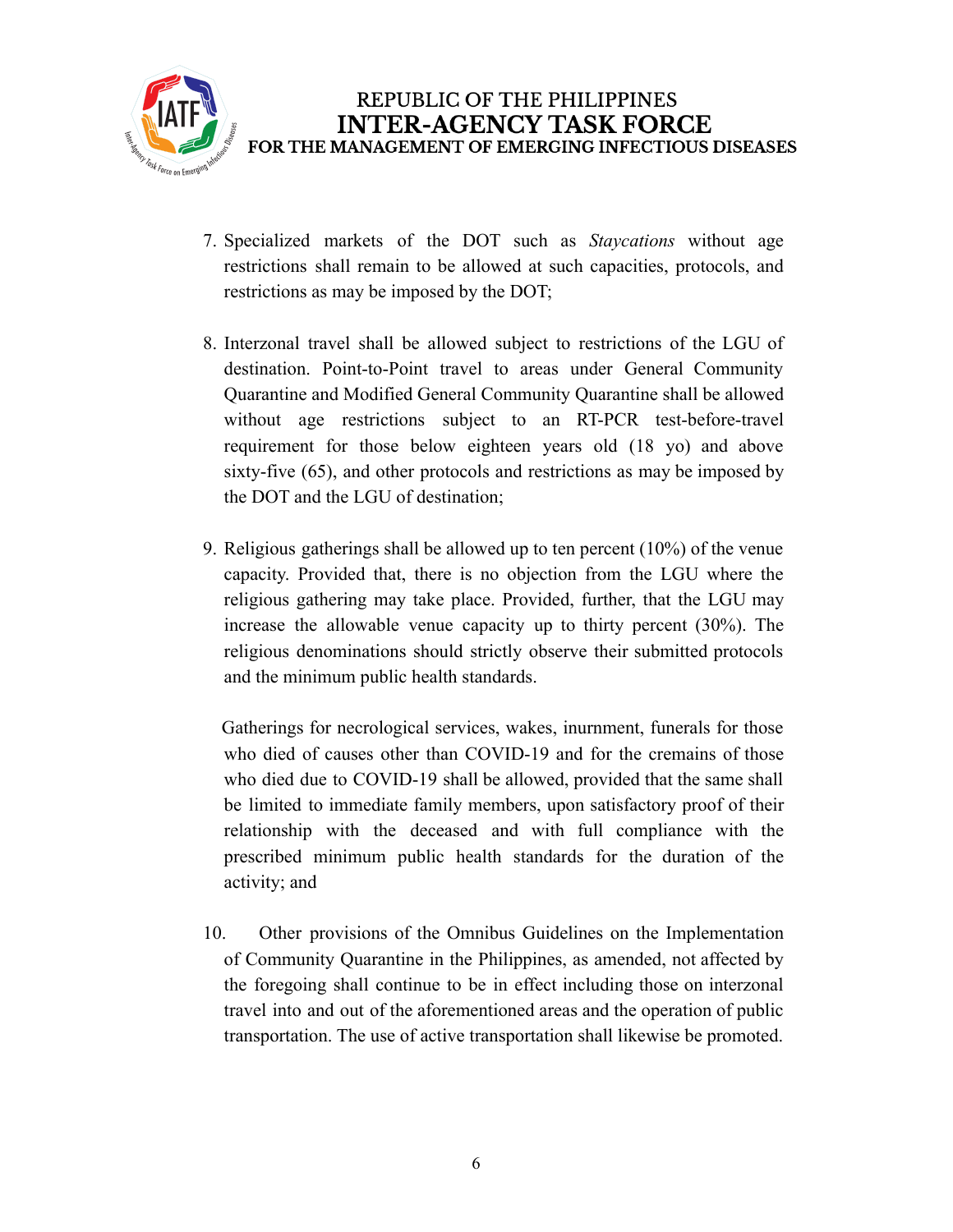

E. All areas shall continue to implement the following measures:

- 1. Ramp up vaccination efforts among Priority Groups A2 and A3 populations to reduce the occurrence of more severe disease and fatalities. Parallel efforts to vaccinate A4 and A5 population, if resources are adequate;
- 2. Improved implementation of engineering and administrative controls, especially ventilation standards and actions against crowding and gatherings;
- 3. Health promotion and strict enforcement of minimum public health standards, especially their uniform implementation in high-risk areas such as healthcare settings, wet markets, supermarkets, government offices, workplaces, and at home, among others;
- 4. The implementation of localized community quarantine and the ramping up of the availability of identified quarantine facilities in priority/critical areas with community transmission, including in private and public establishments, with the concurrence of the RIATF;
- 5. Immediate facility-based isolation of all suspect, and probable cases, and the isolation of persons exhibiting symptoms and individuals awaiting their test results;
- 6. Improved distribution of personal protective equipment and waste management;
- 7. Continuous health education on COVID-19 transmissions;
- 8. Scaling up of local health systems capacity, especially for community isolation and critical care, including dedicated mechanical ventilators, and Intensive Care Units, isolation, and ward beds for COVID-19 cases; and
- 9. Submission of complete and accurate data through COVID-Kaya and the DOH DataCollect.

**RESOLVED FINALLY,** that the Chairperson and the Co-Chairperson shall be duly authorized to sign this Resolution for and on behalf of the Inter-Agency Task Force.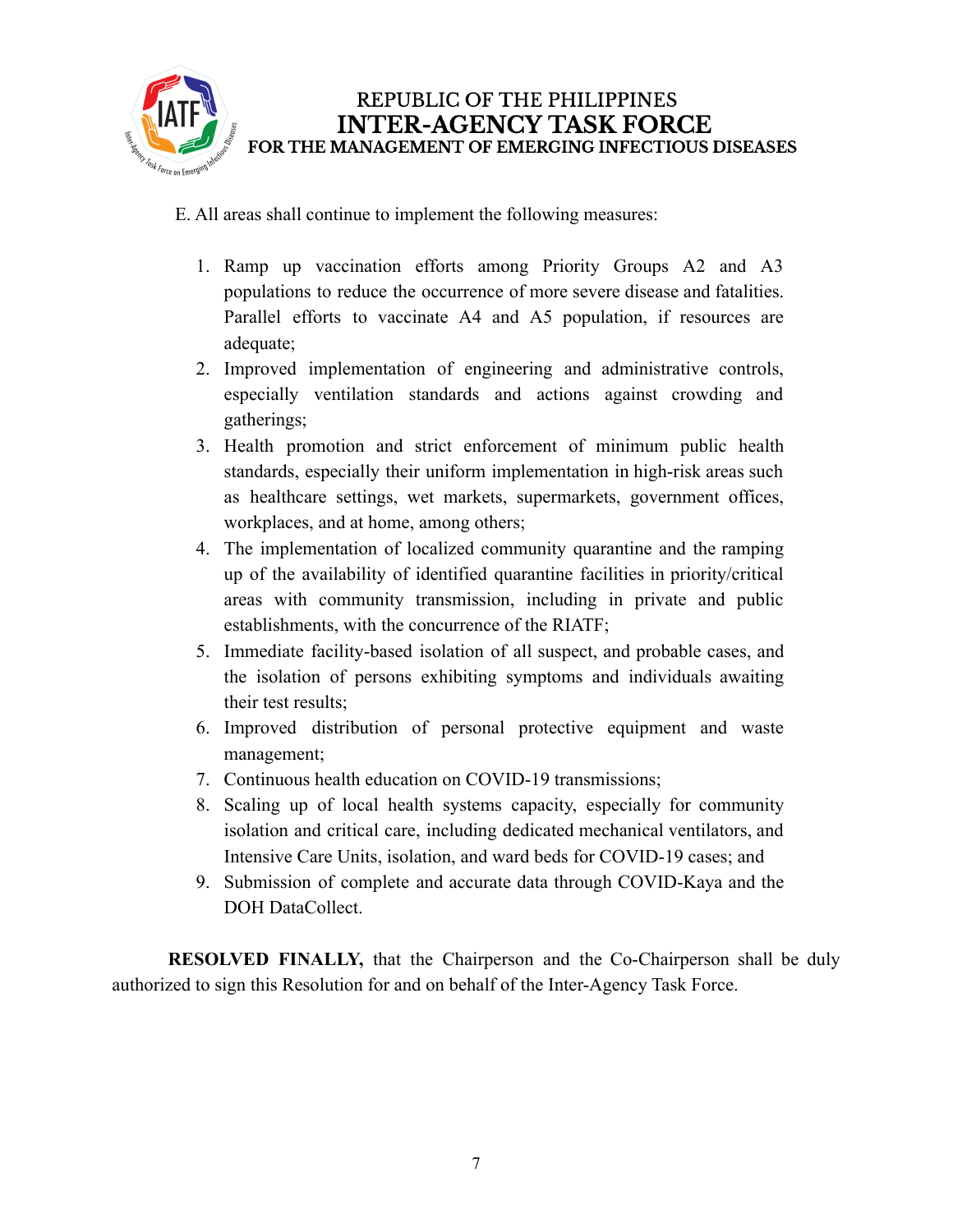

**APPROVED** during the 146th Inter-Agency Task Force Meeting, as reflected in the minutes of the meeting, held this October 28, 2021, via video conference**.**

m

**KARLO ALEXEI B. NOGRALES** Secretary, Office of the Cabinet Secretariat IATF Co-Chairperson